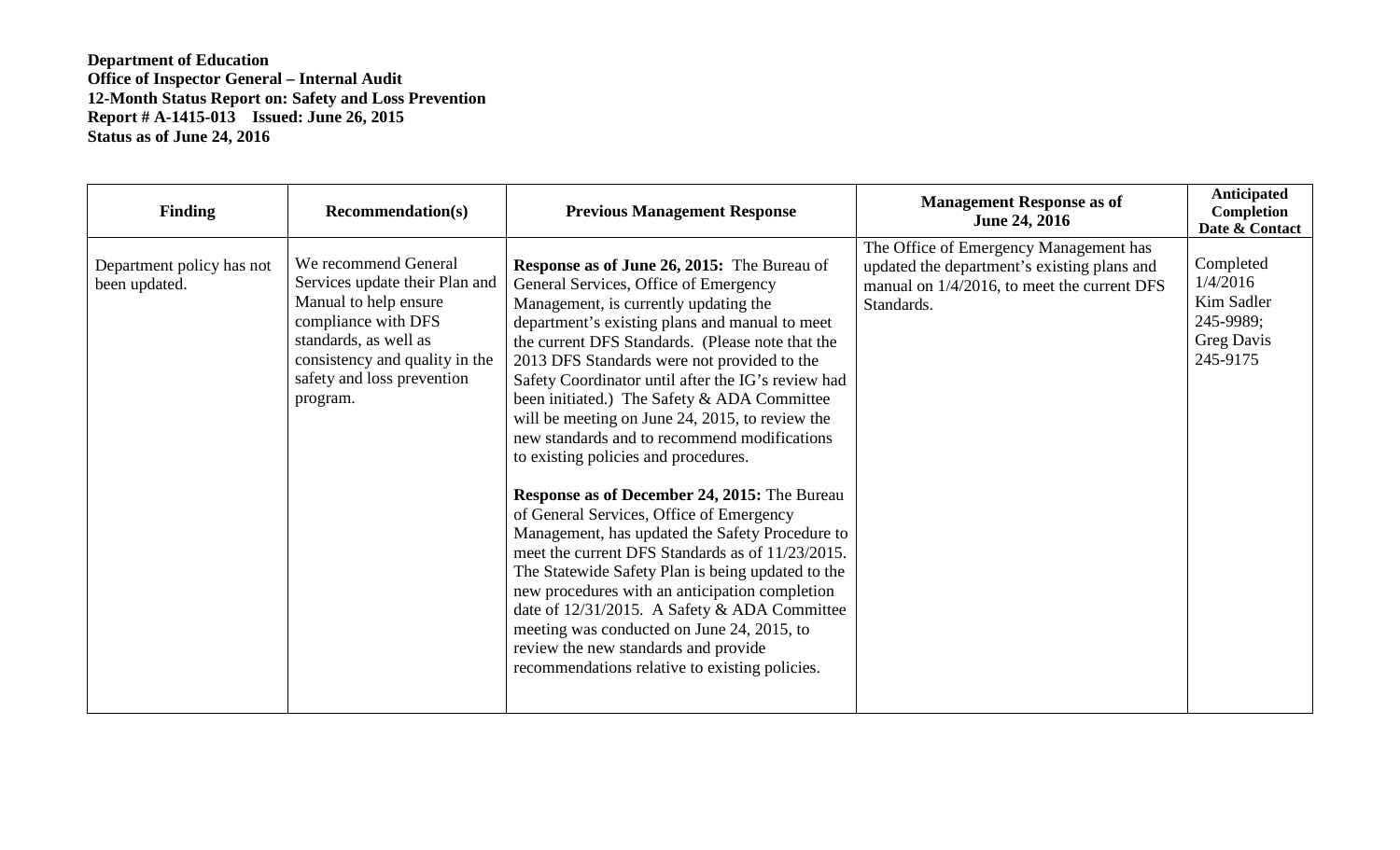| <b>Finding</b>                                                                     | <b>Recommendation(s)</b>                                                                                                                                                      | <b>Previous Management Response</b>                                                                                                                                                                                                                                                                                                                                                                                                                                                                                                                   | <b>Management Response as of</b><br><b>June 24, 2016</b>                                                                                                                                                                                                                                                                                                                                                                                                                                                                                                    | Anticipated<br>Completion<br>Date & Contact                                                                    |
|------------------------------------------------------------------------------------|-------------------------------------------------------------------------------------------------------------------------------------------------------------------------------|-------------------------------------------------------------------------------------------------------------------------------------------------------------------------------------------------------------------------------------------------------------------------------------------------------------------------------------------------------------------------------------------------------------------------------------------------------------------------------------------------------------------------------------------------------|-------------------------------------------------------------------------------------------------------------------------------------------------------------------------------------------------------------------------------------------------------------------------------------------------------------------------------------------------------------------------------------------------------------------------------------------------------------------------------------------------------------------------------------------------------------|----------------------------------------------------------------------------------------------------------------|
| The department did not<br>conduct required safety and<br>loss prevention training. | We recommend the<br>department provide the<br>required training to all<br>employees in accordance with<br>DFS standards.                                                      | <b>Response as of June 26, 2015:</b> The Office of<br>Emergency Management will develop a webinar<br>to include all required trainings. Training will be<br>coordinated with Media Services, Personnel,<br>Legal and the Office of Research and Training.<br><b>Response as of December 24, 2015: The Office</b><br>of Emergency Management is currently working<br>on the development of a webinar to include the<br>required training. The webinar is on schedule to<br>be completed by $12/31/2015$ .                                              | A computer based training (CBT) has been<br>created which provides basic safety training to<br>all new employees. An acknowledgement form<br>will be used to track all department training<br>completed.<br>Each month, an email will be sent to new hires<br>identifying this CBT as a mandatory training<br>for department employees and requesting<br>employees to print, sign and submit the<br>acknowledgement certificate to the Office of<br>Emergency Management (OEM). The OEM<br>will maintain all acknowledgement forms and<br>track compliance. | Completed<br>Kim Sadler<br>245-9989;<br><b>Greg Davis</b><br>245-9175                                          |
| The department did not<br>review lost-time claims.                                 | We recommend the<br>department review lost-time<br>claims on a regular basis and<br>enhance its Plan and Manual<br>to ensure appropriate action is<br>taken to reduce claims. | <b>Response as of June 26, 2015:</b> There is<br>currently no requirement for reviewing lost-time<br>claims as stated in the April 2013 DFS Standards.<br>The department will ensure that a trend analysis<br>on workers' compensation claim data is<br>conducted as stated in the April 2013 DFS<br>Standards. This will help identify potential<br>problem areas so that mitigation measures can be<br>put in place to reduce future claims. The<br>Worker's Compensation Coordinator will provide<br>a copy of the trend analysis at each Safety & | Completed/Ongoing.                                                                                                                                                                                                                                                                                                                                                                                                                                                                                                                                          | Completed<br>9/30/2015<br>Kim Sadler<br>245-9989;<br><b>Greg Davis</b><br>245-9175<br>Lori Lunkley<br>245-0526 |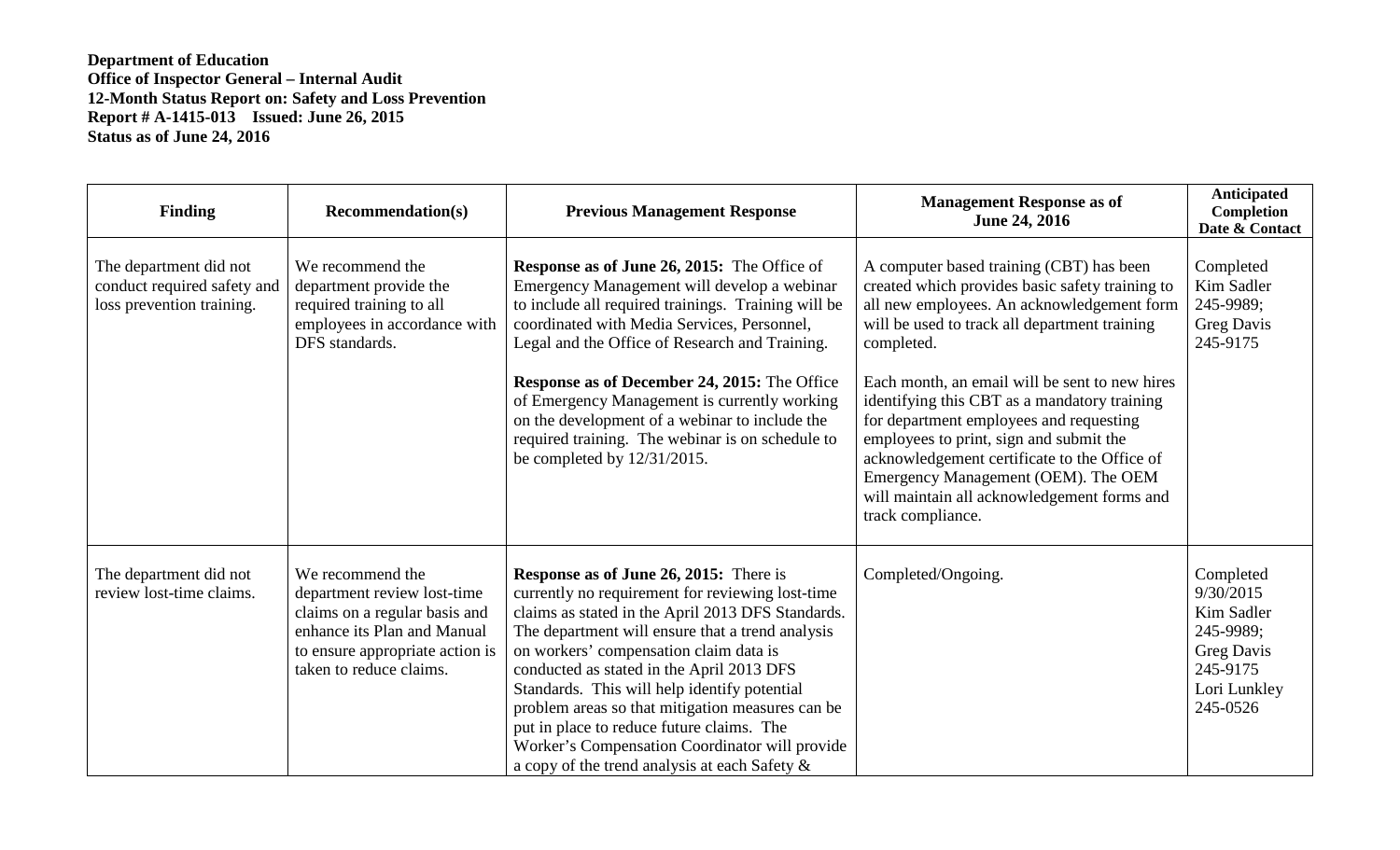| <b>Finding</b> | <b>Recommendation(s)</b> | <b>Previous Management Response</b>              | <b>Management Response as of</b><br><b>June 24, 2016</b> | Anticipated<br>Completion<br>Date & Contact |
|----------------|--------------------------|--------------------------------------------------|----------------------------------------------------------|---------------------------------------------|
|                |                          | ADA Committee meeting for review.                |                                                          |                                             |
|                |                          |                                                  |                                                          |                                             |
|                |                          |                                                  |                                                          |                                             |
|                |                          | <b>Response as of December 24, 2015:</b> The     |                                                          |                                             |
|                |                          | department worker's compensation coordinator     |                                                          |                                             |
|                |                          | has provided the lost-time claims information to |                                                          |                                             |
|                |                          | show a trend analysis. This information was      |                                                          |                                             |
|                |                          | received on 9/30/2015. The trend analysis will   |                                                          |                                             |
|                |                          | also be shared in future Safety & ADA            |                                                          |                                             |
|                |                          | Committee meetings.                              |                                                          |                                             |